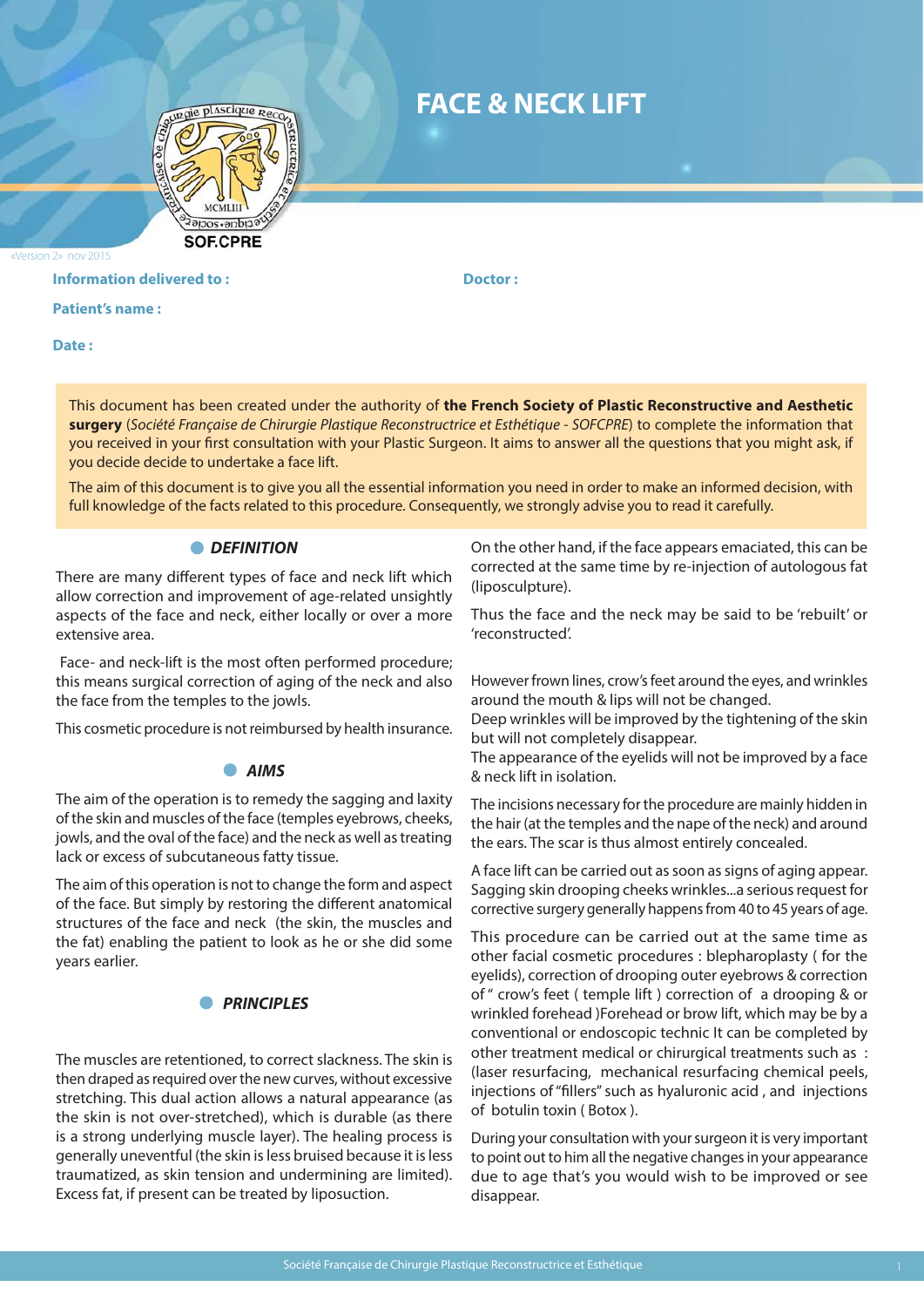Once having completely understood your requirements.

 He will become your guide in judging the results that are possible & probable as well as in choosing the appropriate Surgery.

He may possible advice against surgery or suggests alternative forms of treatment.

## *BEFORE THE OPERATION*

A through medical checkup will be prescribed before surgery Consultation with an anesthetist is mandatory and will be arranged at least 48hours before surgery.

No medication which contains aspirin should be taken for 3 weeks preceding surgery.

It is strongly recommended to stop smoking for at least 1 month before & a minimum of 2 weeks after surgery.

Smoking seriously increases the risks of post-operative complications in any surgical procedure stopping smoking 6 to 8 weeks pre operatively effectively eliminates the increased risks.

Your hair clean on arriving at the clinic & all make up must be removed.

You must be fasting (no food, drink, cigarettes or chewing gum) for at least 6 hours before surgery.

## *HOSPITAL STAY AND TYPE OF ANESTHESIA*

#### **Type of anaesthesia**

A face-lift can be carried out under general anaesthesia or local anaesthesia with intravenous sedation ('twilight' anaesthesia). The type of anaesthesia will be chosen after discussion between yourself, the surgeon and the anaesthetist.

#### **Hospital stay**

A 24-48 hour hospital stay is usually necessary.



*THE PROCEDURE*

Each surgeon has adopted his or her own specific technique which he or she adapts in order to obtain the best results in each case.

We can however give some basic points :

The incision is almost completely hidden in the hair, or around the ears.

Once these incisions are made, the skin is undermined to a greater or lesser extent in each case, according to the degree of sagging of the skin.

The muscle layer is then carefully and precisely tightened to correct laxity, without affecting the normal expression of the face.

If there are localized fat deposits, which can form on the neck, the chin, the jowls or the cheeks, lipoaspiration or mechanical removal is performed during the operation. If on the contrary there is lack of subcutaneous fatty tissue, a lipostructure using the patient's own body fat can often be helpful in achieving a harmonious result.

The undermined skin falls naturally back into place over the shape created by repositioned muscles lipoaspiration or lipostructure excess skin is then removed, and stitches placed without excess tension.

At the end of the procedure most surgeons prefer a full head dressing leaving just the centre of the face exposed.

For men this surgery has its particularities the skin is thicker, The position of the beard may change; scars are harder to hide if hair is thin or thinning.

Your surgeon will explain these details in full during the consultation.

According to the surgeon & the extent of the corrections performed surgery can take approximately between 2 & 4 hours.

# **• AFTER THE OPERATION**

You will be able to go home on the first or second day after the operation.

For the first 10 days you are advised to rest as much as possible and avoid any major physical effort.

During this period you should not be surprised by, or worried by, the foolowing :

Edema (swelling) which can be worse on the second day than the first.

bruising around the neck and chin

A sensation of painful tightness especially behind the ears, and around the neck.

This bruising and swelling generally disappears in the two weeks following surgery.

After one month all signs of swelling have usually practically disappeared. The zones from which the skin was detached may feel slightly hardened; this is perceptible to the touch, but not visible.